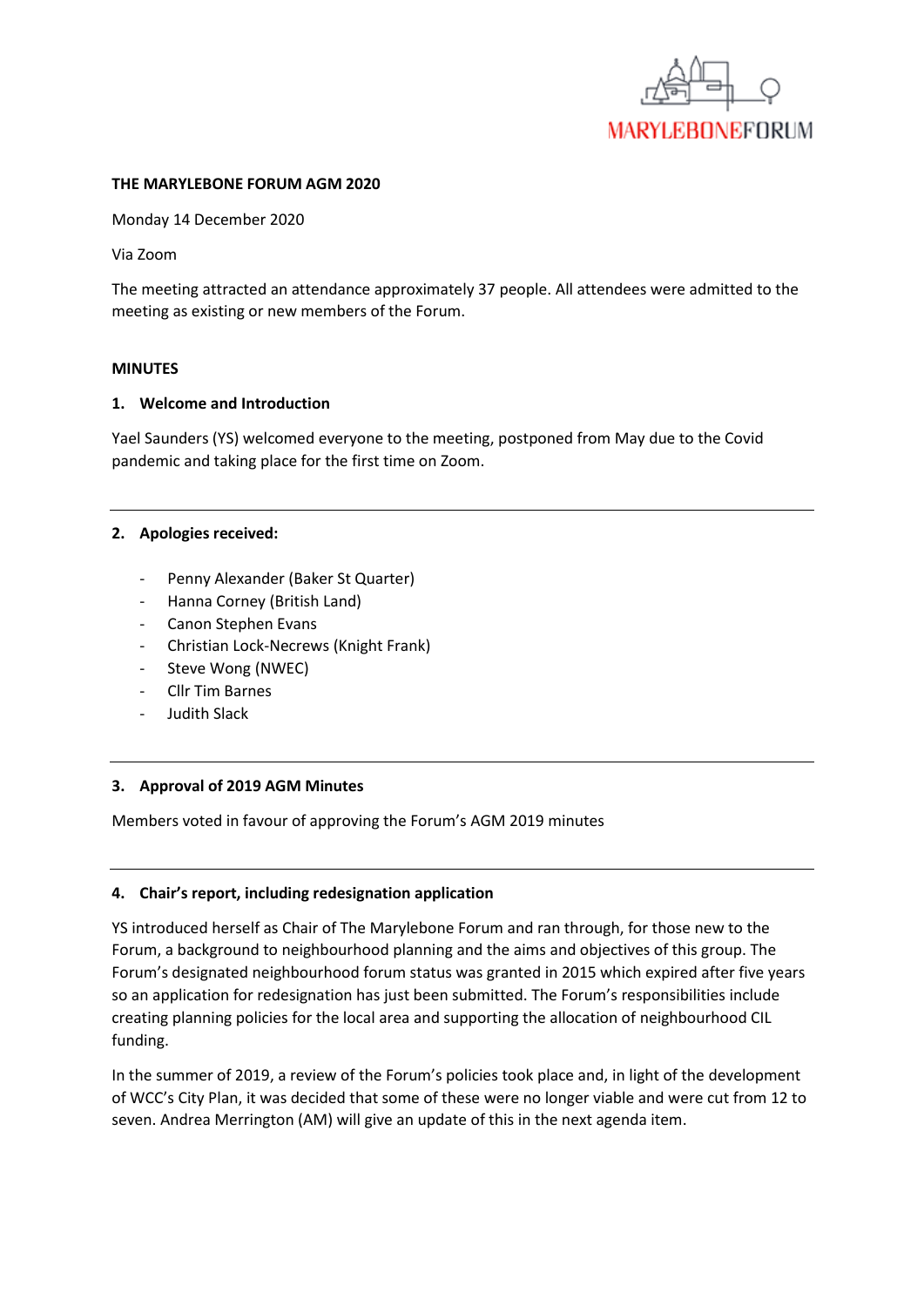The Forum has so far supported three projects in their applications for CIL funding – more will be heard about these in point 6 of the agenda. If any members know of any other local projects that could benefit from CIL funding, please do get in touch.

The Forum is made up of both residents and non-residents (such as local businesses) so provides an opportunity to speak with one strong voice on issues affecting the local area and that matter to the community as a whole. To be a successful neighbourhood forum, it is firstly important to be a neighbourhood and reflecting on what has happened in the past year with pandemic and lockdown demonstrates this. Volunteers from across the Marylebone area were quick to respond to help those that were isolated and vulnerable. The Marylebone Association and other groups effectively organised activity on the ground, and local businesses offered help and support to North Paddington Food Bank as demand rocketed. This sums up what a great neighbourhood Marylebone is and how lucky people are to be part of it.

YS thanked all committee members for all of their hard work over the last 18 months, to Tim Carnegie for setting up this meeting on Zoom, to Kate Rayner for admin support, and to the Howard de Walden and the Portman Estates and Streathers for providing meeting facilities over the past year.

# **5. Update on Neighbourhood Plan, WCC's City Plan and Government White Paper – Andrea Merrington, committee member and planning director, Howard de Walden Estate**

AM began by highlighting that the following update was being delivered from the perspective of her role representing The Marylebone Forum, putting to the side her professional role at Howard de Walden Estate.

WCC's City Plan – the plan sets out an ambitious strategy for the next 20 years based around three key themes – homes & communities, a healthier & greener city and opportunities for growth. The plan recently underwent the Examination In Public, finishing in October 2020, after which, the Inspector has made modifications. These included the deletion of the proposed policy triggering affordable housing from commercial developments, an amendment to the wording with regard to protecting office space and retail usage in line with national changes to class use, and modification to protecting private housing and food and drink premises where appropriate. There have also been amendments to cycling facilities and parking, to bring it in line with the wider London Plan, as well as changes to environmental policies to improve air quality consideration and carbon neutral requirements in large scale developments, and a focus on the circular economy in relation to recycling. Roof extensions have now been permitted where they do not negatively impact on heritage sites. These modifications are currently under consultation until 18 January 2021. It is expected that the revised City Plan will be adopted by the Council in either March or May 2021.

Neighbourhood Plan – the Forum has continued to work hard to develop a neighbourhood plan but this has been overthrown by recent events and is now awaiting the adoption of the City Plan to assess how the Neighbourhood Plan will fit alongside this. There are seven policies in the draft that will need revision - Open space and tree-planting, Basements, Car parking, Small business use, Small retail space, Edgware Road and Environmental policies. Contribution to these policies from Forum members is welcome. People can get in touch via email at [contact@maryleboneforum.org](mailto:contact@maryleboneforum.org)

Government's Planning White Paper – this proposed significant change to the planning process with particular impact on neighbourhood plans. The Forum has submitted a response to the proposal.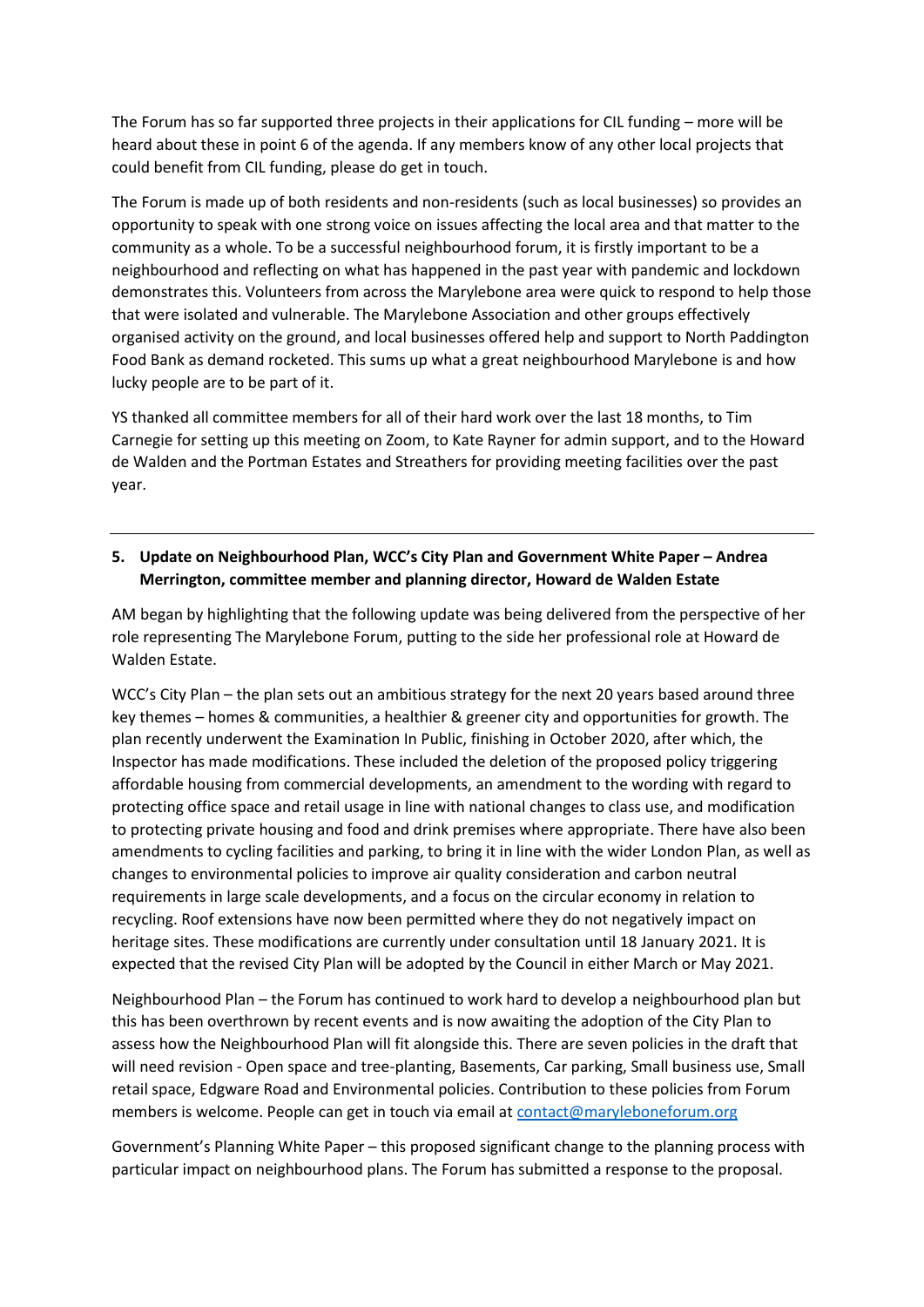Cllr Karen Scarborough asked if AM could outline the hierarchy of where the City Plan sits. AM confirmed that the Westminster City Plan sits above a draft Marylebone Neighbourhood Plan and the proposed neighbourhood plan must comply with City Plan Policies, must be positive and must not replicate any adopted City Plan policies.

# **6. Update on CIL: 3 successful applications**

# **St Marylebone Parish Church – Racheal Church (RC) and Ginny Walton (GW)**

RC began by sending regards from Revd Canon Dr Stephen Evans who was unable to attend the meeting. RC thanked the Forum for the support for the church's two CIL fund applications for their Changing Lives initiative. Works to renovate the structure of the church building are underway, with Sir Robert McAlpine recently appointed to begin construction. This is expected to continue into May 2022. The church will remain open during this time and services will continue. GW updated on activities that have brought together the community by engaging residents, local schools and volunteers to participate in programmes including the 'Who Makes Marylebone' heritage filming project and an art initiative creating paintings of famous residents to decorate the construction hoardings.

# **Edgware Rd Insights Study – Sam Fox, Pragma**

Kay Buxton (KB) of Marble Arch London BID introduced the Edgware Road Insights Study. The project, working with Pragma and Gerald Eve, aims to establish an evidence base for future planning policy and infrastructure interventions with the long-term vision of creating a thriving destination that knits together the diverse community and businesses. Pragma's Associate Director, Sam Fox (SF), ran through what the study has entailed so far including analysis of existing provision, audiences, user-satisfaction, future opportunities and planning policy, using a variety of data sources, as well as an assessment of existing business units, their quality, ownership and leases. The draft report is being sent to Marble Arch London BID shortly with a finalised study released later in the year.

Simon Loomes (SL) asked what Crossrail offers the future of Edgware Road. SF replied that Crossrail will undoubtedly draw more people into London generally and will change the stations into which people that work locally will arrive. The area is already an attractive location for businesses, with its proximity to transport hubs and being on the edge of the congestion charge zone. The impact of Crossrail will be explored in more detail.

SL asked if Class E is an opportunity or threat for Edgware Road's commercial future. KB confirmed that this is a worry, not just for Edgware Road but in all areas. There will be a need for licensing to rein in the issues that will arise off the back of the introduction of Class E. There will be recommendations in the report on opportunities around design codes and pattern books that may be used.

Michael Bolt (MB) asked about the impact of WCC's five year licensing report on the future plans. It proposes losing stress area status. Does KB see this as a good or bad thing? KB replied that the area remains a Special Consideration Zone and the shisha rules have been significantly tightened up recently. This could have become problematic under Class E so these moves are welcomed. New developments, such as those by The Portman Estate and the Church Commission, will have been helped by the move to a Special Consideration Zone, rather than a Cumulative Impact Area (or stress area).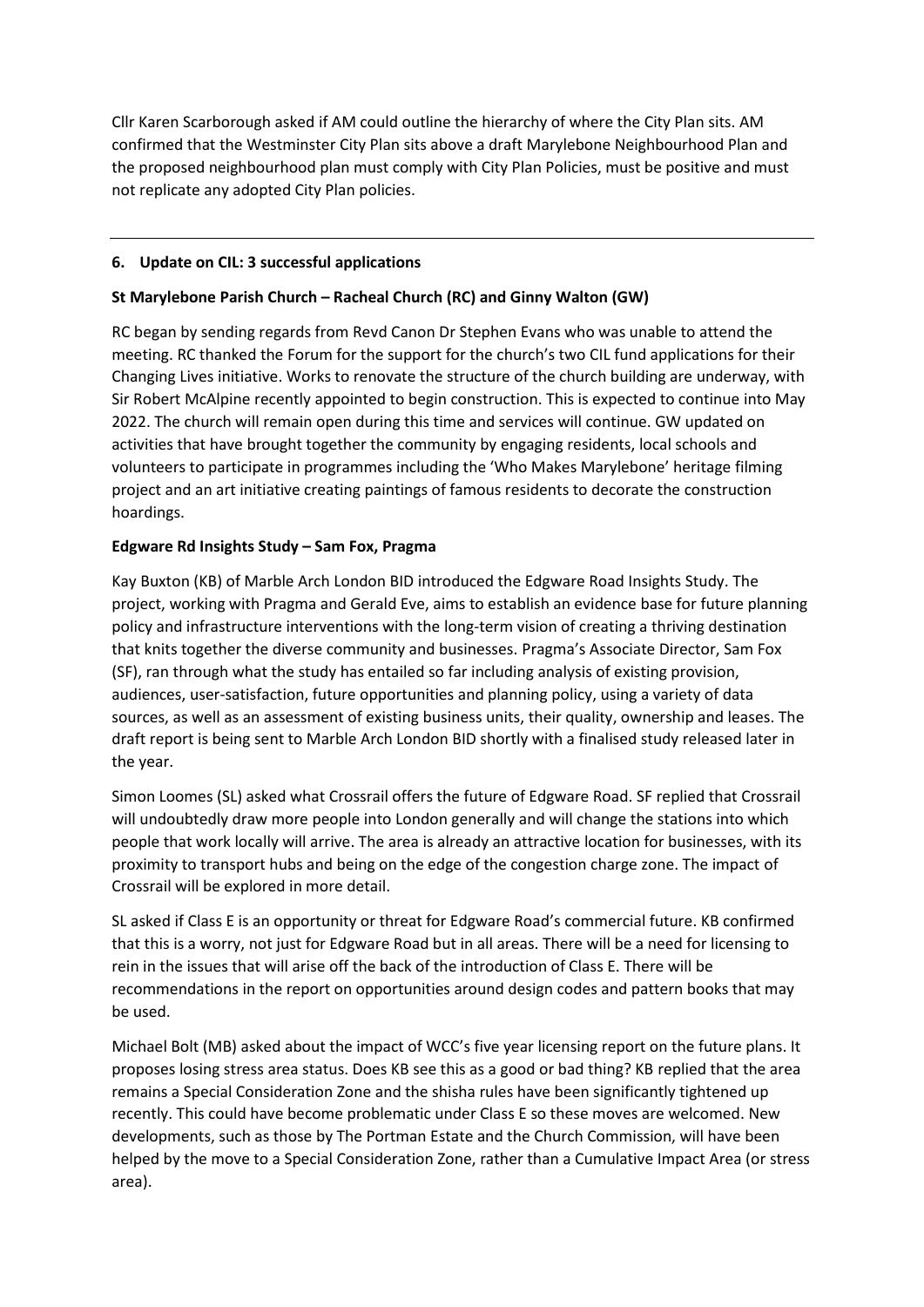# **St Marylebone CE School – Deborah Loades (DL)**

DL began by thanking the Forum, from both herself, her team and especially the children, for its support with their recent CIL funding application to install a filtration system to improve air quality within the school's premises. It was well-documented that air pollution was high given the school's proximity to Marylebone Road, most recently in the School Clean Air Audit report, commissioned by WCC. The filtration units help tackle the issue within the classrooms at the main site.

DL added that a further application is being considered to fund a dedicated catering facility at the school to enable them to provide healthy meals to students on site.

YS thanked the presenters for attending.

### **7. Treasurer's Report, including annual accounts (year to August 2019)**

Treasurer, Ian Macpherson (IM), presented the accounts for the year to August 2019.

The year ended with just over £1,800 in the account, an improvement on previous year. This was as a result of a grant of £2,500 from the New West End Company in December 2018. There was very little expenditure in 2018-19. This followed £500 being added back having been double counted in the previous year.

The balance sheet was displayed to the group.

Kevin Coyne (KC) enquired about extra sources of income on the horizon. YS replied that both Howard de Walden and Portman Estates have offered money for administration support going forward which currently accounts for most expenditure.

Members voted to approve the annual accounts

### **8. Election of Forum Committee members**

YS presented the following members to form the Forum committee:

Non-Resident:

- 1. Penny Alexander (Baker Street Quarter)
- 2. Kay Buxton (Marble Arch London)
- 3. Hanna Corney (British Land)
- 4. Canon Stephen Evans (St Marylebone Parish Church)
- 5. Mark Gazaleh (small business owner)
- 6. Christian Lock-Necrews (Knight Frank)
- 7. Simon Loomes (Portman Estate)
- 8. Andrea Merrington (Howard de Walden Estate)
- 9. Steve Wong (New West End Company)

Residents:

- 1. Guy Austin
- 2. Michael Bolt
- 3. Alan Bristow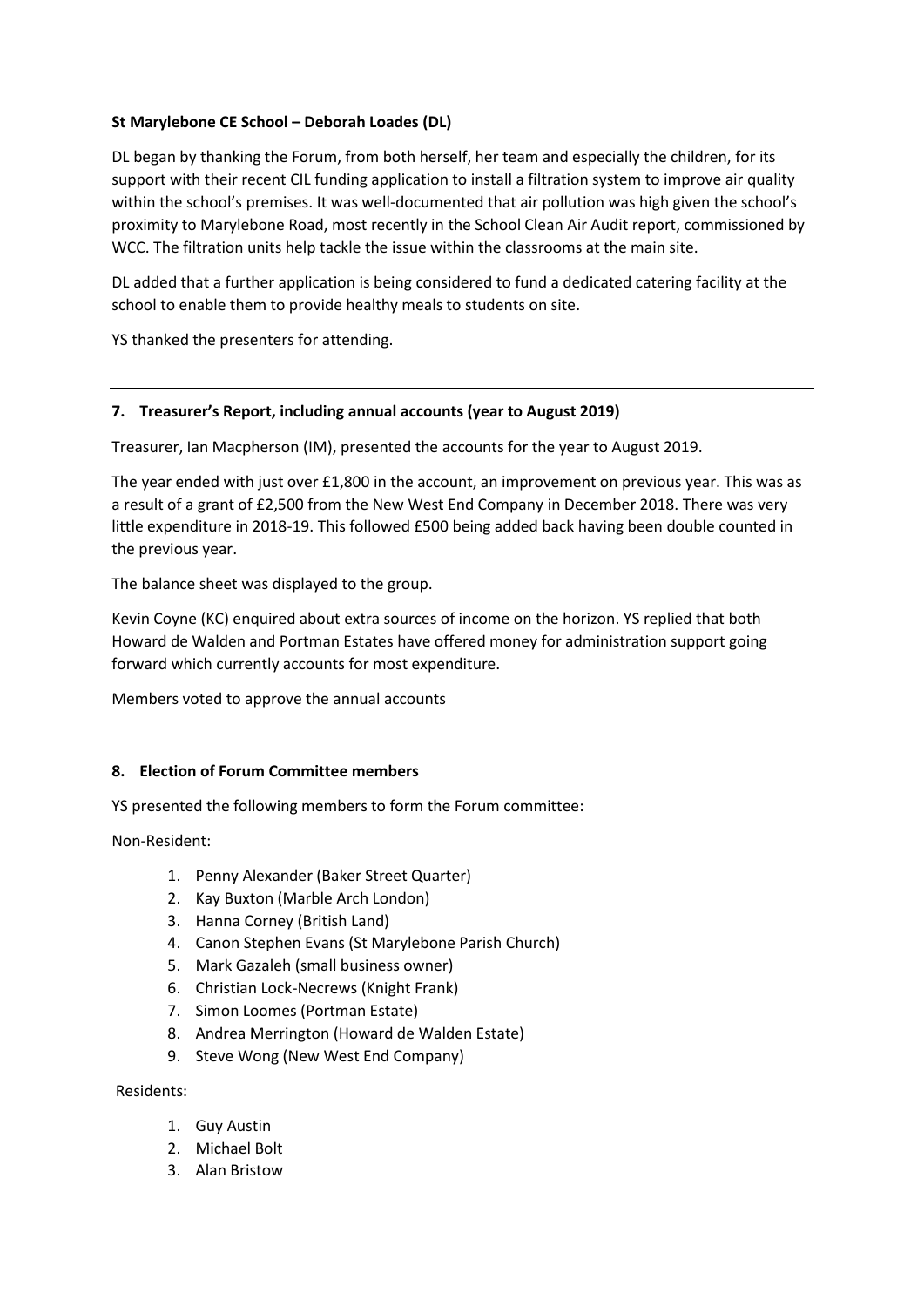- 4. Sarah Buttleman
- 5. Sheila D'Souza
- 6. Amanda Feeny
- 7. Ann Marie Johnson
- 8. Ian Macpherson
- 9. Yael Saunders

Forum members voted in favour of the above committee.

KC added his thanks to the original committee members for their work over the last ten years.

### **9. Election of Forum Officers**

YS handed over to Sarah Buttleman (SB) to propose the election of Forum Officers.

Chair - Yael Saunders: proposed by SB, seconded by AM Forum members voted in favour of YS continuing as Chair

Secretary – Simon Loomes: proposed by SB, seconded by AM Forum members voted in favour of SL becoming Secretary

Treasurer - Ian Macpherson: proposed by SB, seconded by AM Forum members voted in favour of IM continuing as Treasurer

### **10. Questions (submitted in advance of the meeting)**

YS reported that lots of questions had been received in relation to the recent reduction of service provision at Seymour Leisure Centre and introduced Tushna Ghadially (TG), Chair of the Families sub-committee of the Marylebone Association and founder of Marylebone Mums, representing over 2,600 families in the Marylebone area. TG expressed concerns on the closure and limitations of many services at the leisure centre as well as the ongoing delay to the new library. These services are vital to the health, education and wellbeing of residents and families. The soft play has closed permanently and the climbing wall's future is looking uncertain, while access to the swimming pool and swimming lessons are also now extremely limited.

Cllr Pancho Lewis (West End ward) responded that he is putting together recommendations to fellow councillors, highlighting the importance of the continuation of leisure facilities during the Covid pandemic. He offered to include Seymour Leisure Centre in these recommendations, despite it being outside of his ward.

Cllr Karen Scarborough (Marylebone High St) responded that she understands the frustration of the residents. Plans have needed to be adjusted as requirements changed and the speed at which these could be implemented has been delayed due to Covid. Assures residents that progress is being made to improve provision of both the leisure centre and the library and that she is fighting from the same place and continues to lobby Cllr Paul Swaddle, Cabinet Member for Community Services and Digital.

YS commented that, given the Forum area covers five electoral wards, the more councillors that fight for improved provision, the better.